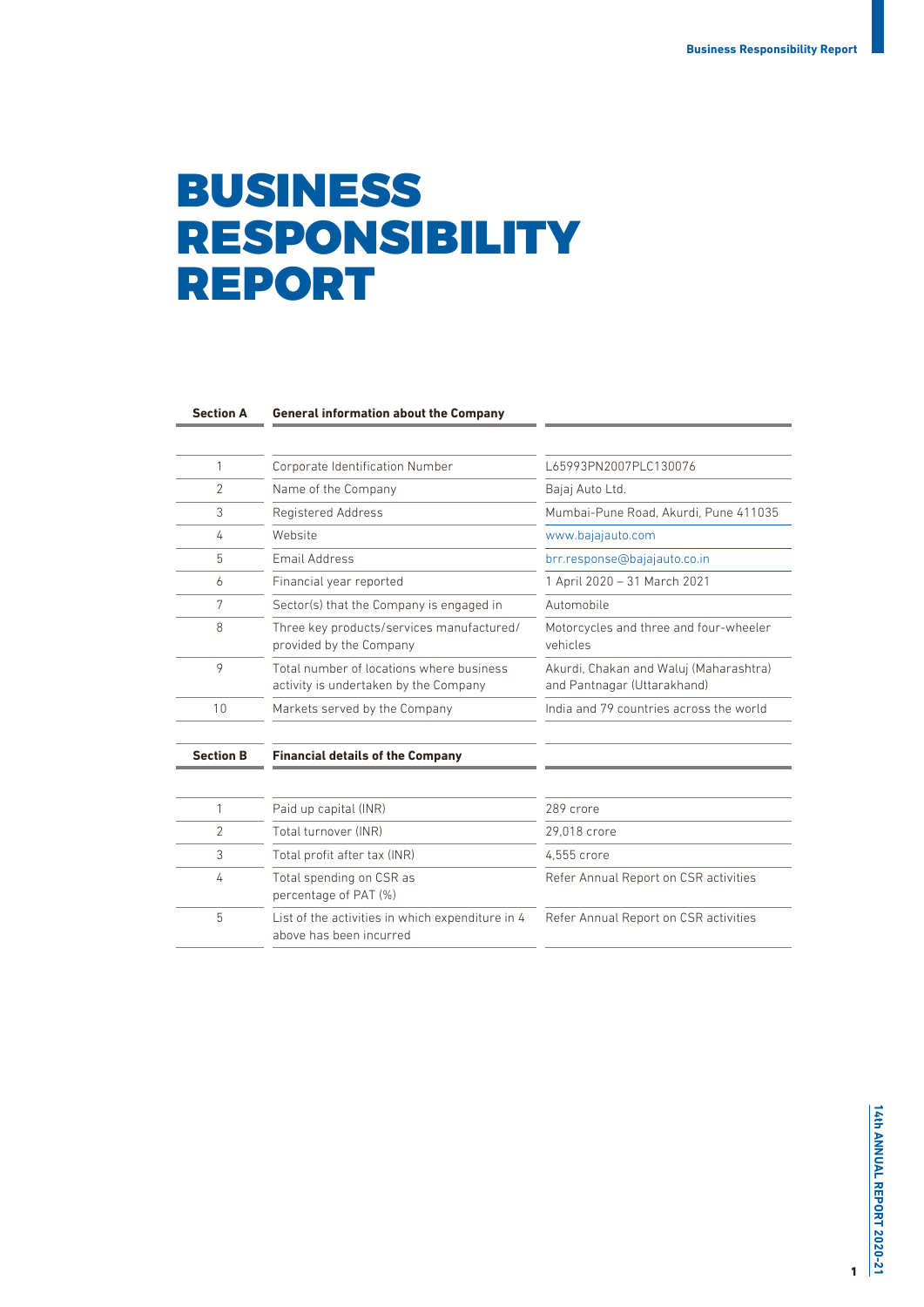| <b>Section C</b> | Other details                                                                                                                                                                                                                                                               |                                                                                |  |  |
|------------------|-----------------------------------------------------------------------------------------------------------------------------------------------------------------------------------------------------------------------------------------------------------------------------|--------------------------------------------------------------------------------|--|--|
|                  |                                                                                                                                                                                                                                                                             |                                                                                |  |  |
| 1                | Does the Company have any Subsidiary<br>Company/ Companies?                                                                                                                                                                                                                 | Yes (for details, refer Note 1 of Consolidated<br><b>Financial Statements)</b> |  |  |
| $\overline{2}$   | Do the Subsidiary Company/Companies<br>participate in the BR Initiatives of the parent<br>Company? If yes, then indicate the number of<br>such subsidiary Company(s)                                                                                                        | <b>No</b>                                                                      |  |  |
| 3                | Do any other entity/entities (e.g. suppliers,<br>distributors etc.) that the Company does<br>business with, participate in the BR initiatives<br>of the Company? If yes, then indicate the<br>percentage of such entity/entities? [Less than<br>30%, 30-60%, More than 60%] | No                                                                             |  |  |
| <b>Section D</b> | <b>BR</b> information                                                                                                                                                                                                                                                       |                                                                                |  |  |
| 1                | Details of Director(s) responsible for BR                                                                                                                                                                                                                                   |                                                                                |  |  |
|                  | (a) Details of the Director/Director responsible for<br>implementation of the BR policy/policies:                                                                                                                                                                           |                                                                                |  |  |
|                  | DIN Number                                                                                                                                                                                                                                                                  | 07464437                                                                       |  |  |
|                  | Name                                                                                                                                                                                                                                                                        | Mr. Pradeep Shrivastava                                                        |  |  |
|                  | Designation                                                                                                                                                                                                                                                                 | Executive Director                                                             |  |  |
|                  | (b) Details of the BR head:                                                                                                                                                                                                                                                 |                                                                                |  |  |
|                  | DIN Number (if applicable)                                                                                                                                                                                                                                                  | Not Applicable                                                                 |  |  |
|                  | Name                                                                                                                                                                                                                                                                        | Mr. Soumen Ray                                                                 |  |  |
|                  | Designation                                                                                                                                                                                                                                                                 | CF <sub>0</sub>                                                                |  |  |
|                  | Telephone number                                                                                                                                                                                                                                                            | (020) 66106300                                                                 |  |  |
|                  | E-mail id                                                                                                                                                                                                                                                                   | soumenray@bajajauto.co.in                                                      |  |  |
| $\overline{2}$   | Principle-wise BR policy/policies                                                                                                                                                                                                                                           | Included in this report                                                        |  |  |
| 3                | Governance related to BR                                                                                                                                                                                                                                                    | Included in this report                                                        |  |  |

### **Section E Principle-wise performance**

1 Principle-wise performance **Included** in this report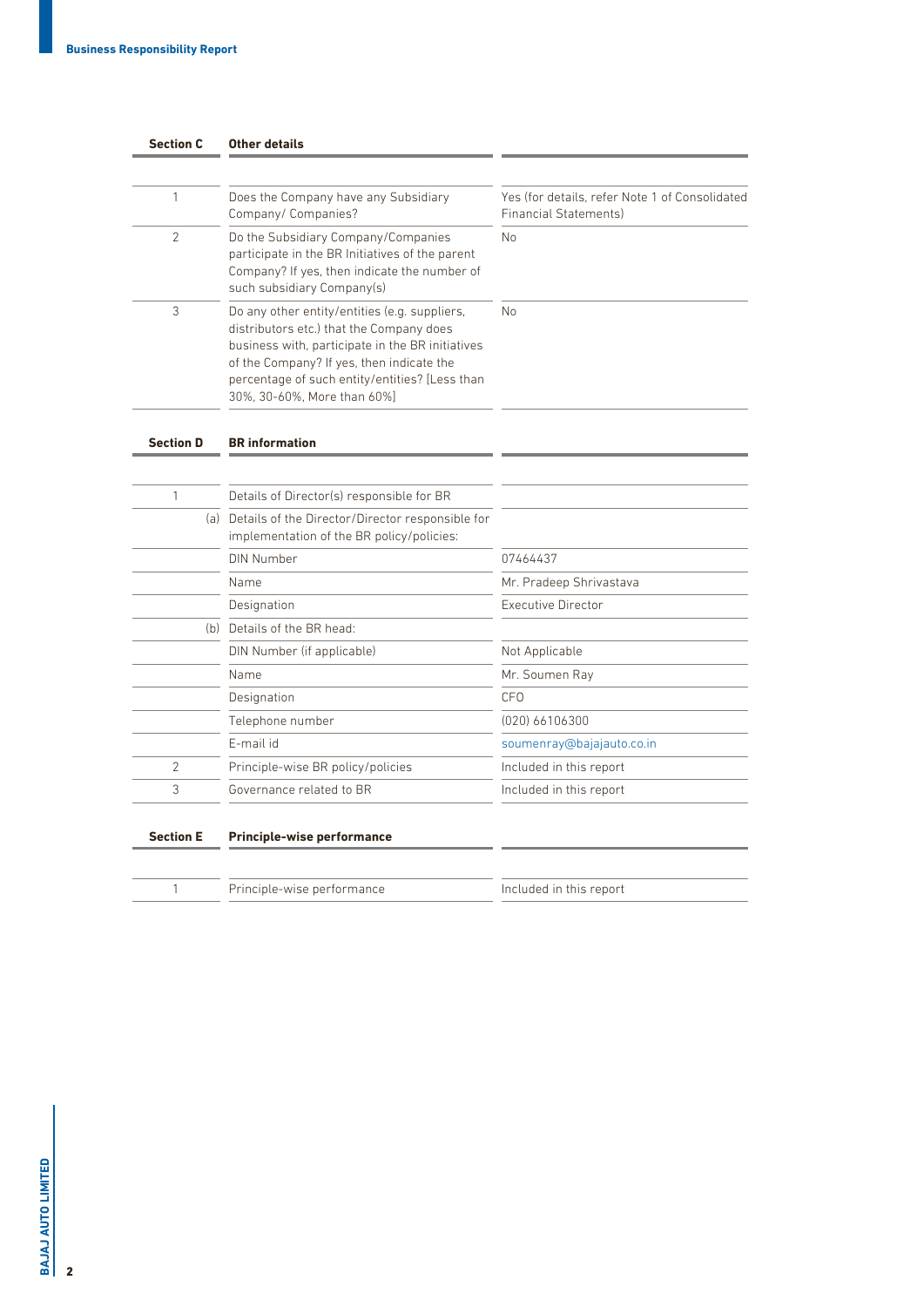

As mandated by the Securities and Exchange Board of India (SEBI), India's top 1000 listed entities based on market capitalisation on the BSE and NSE, are required to submit a 'Business Responsibility Report' (BRR) along with their Annual Report for FY 2020-21. The report is required to be in line with the 'National Voluntary Guidelines on Social, Environmental and Economic Responsibilities of Business' (NVGs), as released by the Ministry of Corporate Affairs in July 2011.

Bajaj Auto Ltd. ('BAL' or 'the Company'), to whom the said requirement is applicable, presents its ninth BRR in line with the NVGs and BRR requirement of SEBI. This report provides information on key business responsibility initiatives undertaken by the Company. The business responsibility performance of the Company is assessed annually by BAL's Board of Directors.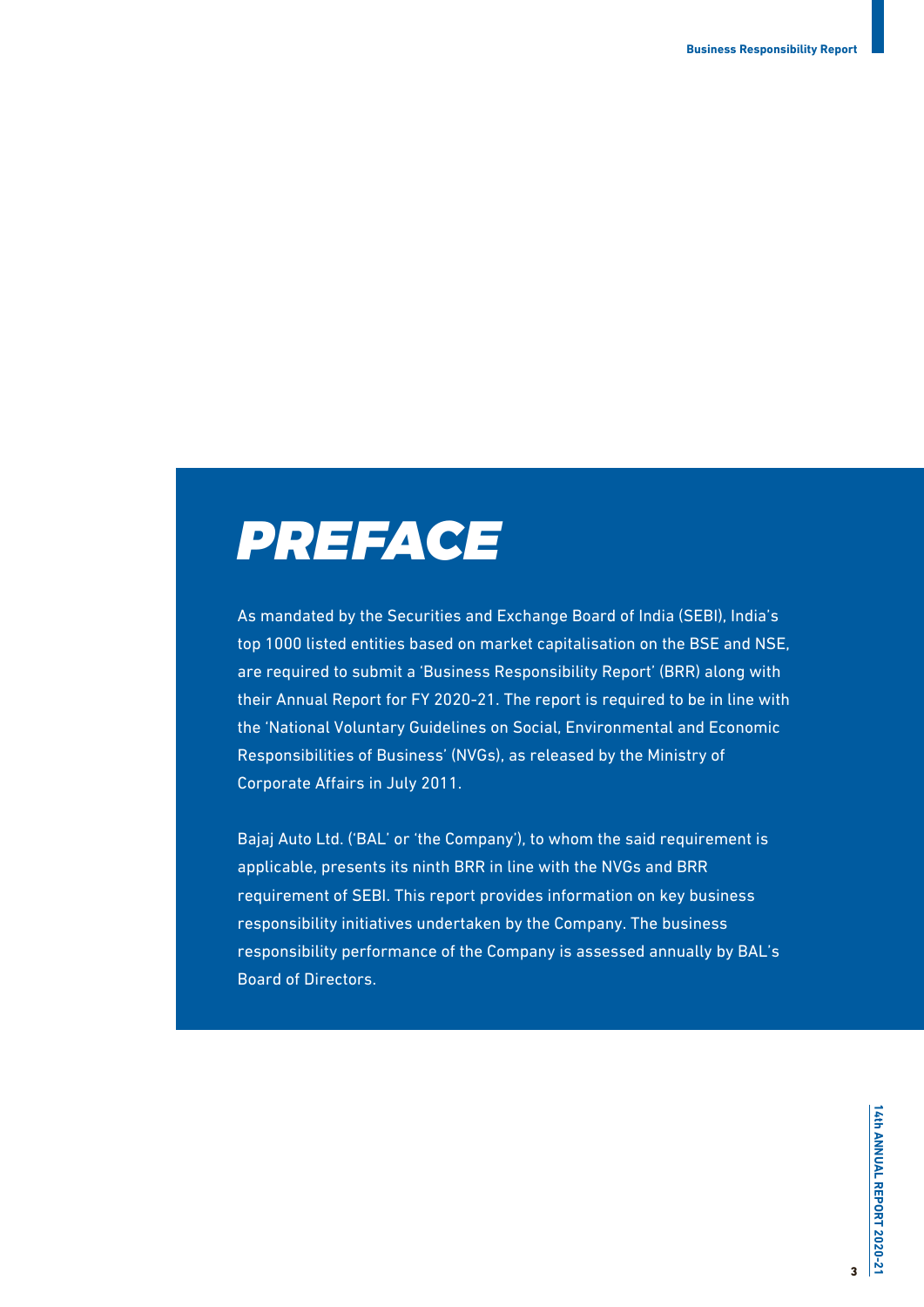### *PRINCIPLE 1*

## **Businesses should conduct and govern themselves with Ethics, Transparency and Accountability**

BAL's business philosophy is driven by the three pillars of trust, integrity and credibility, and is built on the key foundational values of ethics, transparency and accountability. In order to ensure that these principles are upheld, BAL adopted a company-wide 'Code of Conduct' (CoC) in 2009. This CoC describes the importance of integrity, good working norms, and the process to address violations. It covers an exhaustive list of topics, including anti-bribery, anti-corruption, the prevention of sexual harassment at the workplace, along with other similar laws of the various jurisdictions where the Company operates. BAL is committed towards ensuring corruption free operations and the CoC contains clear guidelines to ensure the same. It is mandatory for all employees globally to adhere to the CoC and are familiarized with it during their induction process. There is a periodic review of the CoC in order to align it with laws, organization structure and any other changes that may have an impact on its contents.

The CoC contains a 'Grievance Redressal Policy' and a 'Whistle Blower Policy' and in order to adhere to BAL's commitment, all employees have the liberty to raise concerns, if any, to the Company's Management. Three stakeholder complaints pertaining to the Company's policies under Principle 1 were received in FY 2020-21 and all of them were resolved as of 31 March 2021.

In addition to these, there is a separate CoC that is specifically applicable to the Company's Directors and Senior Management. It reiterates that 'Directors and Senior Managers shall observe the highest standards of ethical conduct and integrity and shall work to the best of their ability and judgment'. All Directors and Senior Management personnel have affirmed compliance with this CoC. The Annual Report contains a declaration to this effect that is signed by the Managing Director.

BAL is a signatory of the World Economic Forum's initiative, 'Partnership Against Corruption Initiative' (PACI). Further, the Company is also a signatory to the Model Code of Conduct developed by Confederation of Indian Industry (CII).

## *PRINCIPLE 2*



## **Businesses should provide goods and services that are safe and contribute to sustainability throughout their life cycle**

Innovation and technological development are critical aspects of BAL's success and the Company's Research and Development (R&D) division of consists of over 1,400 skilled employees. The R&D Division continuously work towards various technological developments and help the Company achieve new benchmarks in the industry. BAL's state-of-the-art R&D Centre is located in Akurdi, where the management and senior leadership work together to enhance the synergy between R&D, manufacturing and sales.

BAL strives to always be at the leading edge of developing innovative products that promote sustainability and address the needs of consumers in every segment. The Company is aware of its dependence on natural resources and correspondingly continues to invest into resource efficiency at all stages of the product lifecycle. Some of the key initiatives undertaken by the Company in this respect in FY 2020-21 are described below.

### **Product Sustainability**

Compliance to all applicable environmental standards is considered paramount at BAL. All of the Company's products are compliant to the Indian Central Motor Vehicle Rules (CMVR) as applicable. These include regulation of tail-pipe emissions of different air pollutants such as Carbon Monoxide (CO), Hydrocarbons (HC), Nitrogen oxides (NOx) gases as well as Particulate Matter (PM). All BAL models are 'Type Approved' certified by the Automotive Research Association of India (ARAI) for such compliances.

As per the requirement for emissions under CMVR, BAL is also compliant with the emission Conformity of Production (COP). The Company ensures compliance with emission standards for all the models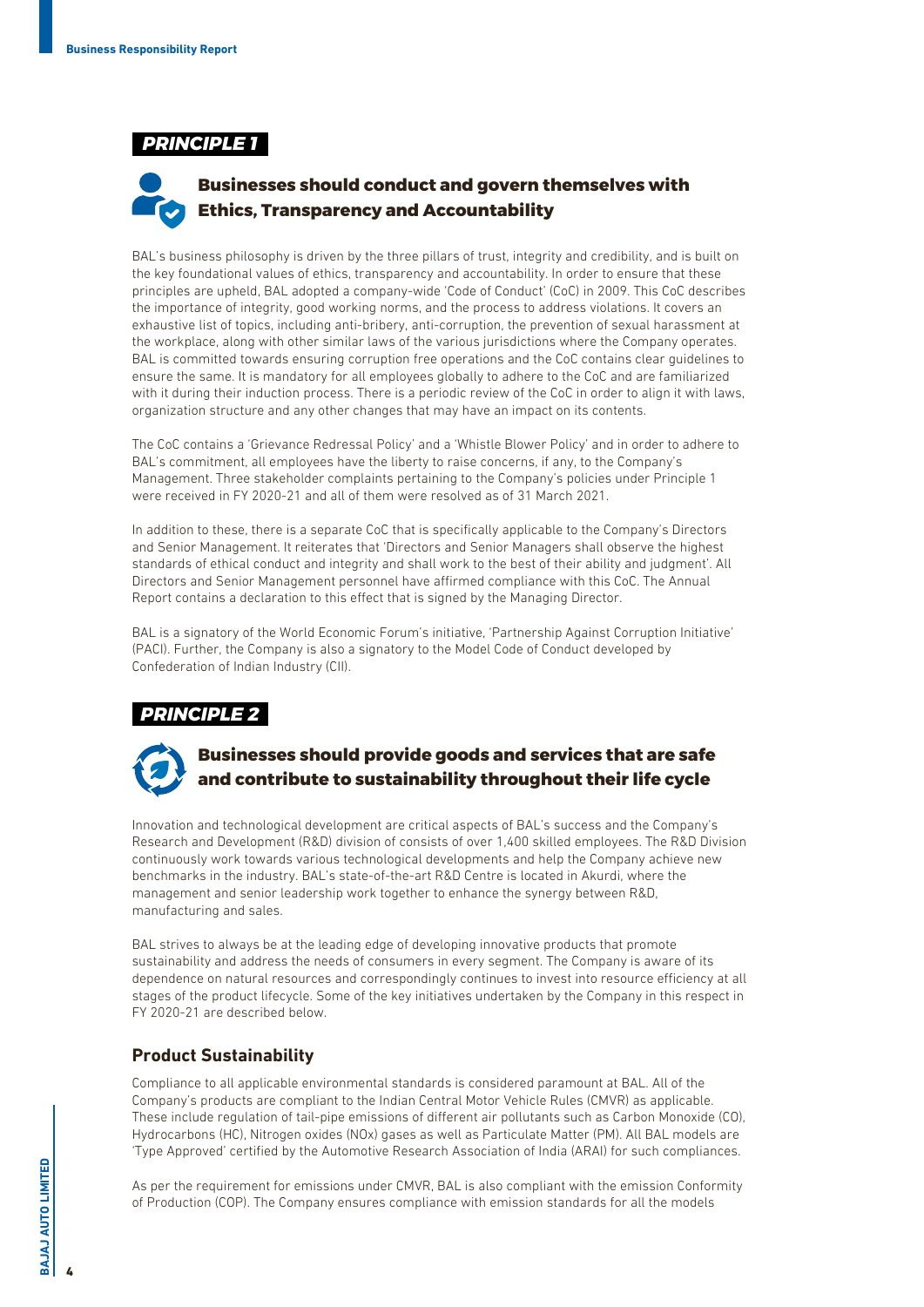(including exported models), in line with the respective country's norms. All BAL vehicles sold in India from 1 April 2020 are BS VI compliant.

The Company's commitment to environmental responsibility and sustainable product lifecycle is further reflected in the internal studies which indicate that BAL products have recyclability and recoverability rates of 87% and 94% respectively.

BAL has started implementation of End-of-Life Vehicles (ELV) rules wherein application of various heavy metals including Lead, Mercury, Cadmium and Hexavalent Chromium are continuously monitored and reduced in the vehicles. To maintain control, various IT systems have been implemented at Bajaj and supplier location which enable suppliers to provide BAL with a declaration of the chemical composition and its quantity in the material supplied to the Company.

Furthermore, electric mobility has been identified as a major focus area by BAL. To enable this strategic shift, the Company has established a state-of-the-art electric vehicle and components testing lab besides developing in-house designs and products

### **Sustainable Sourcing**

In order to integrate a safe and eco-friendly approach throughout the supply chain, BAL has a 'Green Purchasing Policy', which lists out the Company's expectations from suppliers pertaining to water, energy and natural resource conservation.

The Company gives preference to local vendors wherever possible and has identified certain vendor clusters which are near each of its plants, leading to overall socio-economic development and generation of employment opportunities locally. BAL continues to maintain robust engagement with its vendors through the 'Bajaj Auto Vendor Association' (BAVA), comprising of 172 members. Currently, 135 of these members are ISO 14001/OHSAS 18001 certified. Going forward, the Company plans to make these certifications a mandatory requirement for all onboarded vendors.

Safety has always been an important aspect of Company's working culture and it has been the Company's constant endeavour to extend this safety culture among all its vendors. BAVA Safety Committees have been formed at Chakan, Waluj and Pantnagar to institutionalize safety among the Company's vendors. Each Committee consists of the safety officers and HR heads of BAVA members in that cluster. All members in the committee are provided with regular safety trainings including specialized Behaviour Base Safety (BBS) trainings. A total of 136 safety cross-audits have been



conducted among vendors within these clusters. Conducted by the members of BAVA Safety Committees, these audits serve to not only assess the vendor safety practices but also function as a platform for sharing best practices and cross-learning among the BAVA members.

The Company has completed 59 third-party legal and environmental audits of vendors and based on the closure of all NCs / Observations and a detailed secondary research, a comprehensive list of applicable regulations for vendors has been created. A portal has been developed for all BAVA members to upload their compliance status against these requirements and this portal is also used for sending alerts to ensure timely renewal actions.

BAL has a Total Productive Maintenance (TPM) Policy which assists Tier I and Tier II vendors to enhance their operational, human and cost efficiencies. In FY 2020-21, 174 Tier I vendor groups and 295 Tier II vendors were practising TPM. To advance the adoption of TPM, BAL has also instituted the TPM Awards which recognise best TPM performing vendors. Cumulatively, 128 BAL TPM Awards and 71 BAL TPM Excellence Awards have been awarded to vendors. Furthermore, 25 vendors have been recognized with the Japan Institute of Plant Maintenance (JIPM) TPM Excellence awards and 11 vendors have received JIPM TPM Excellence Consistency Award.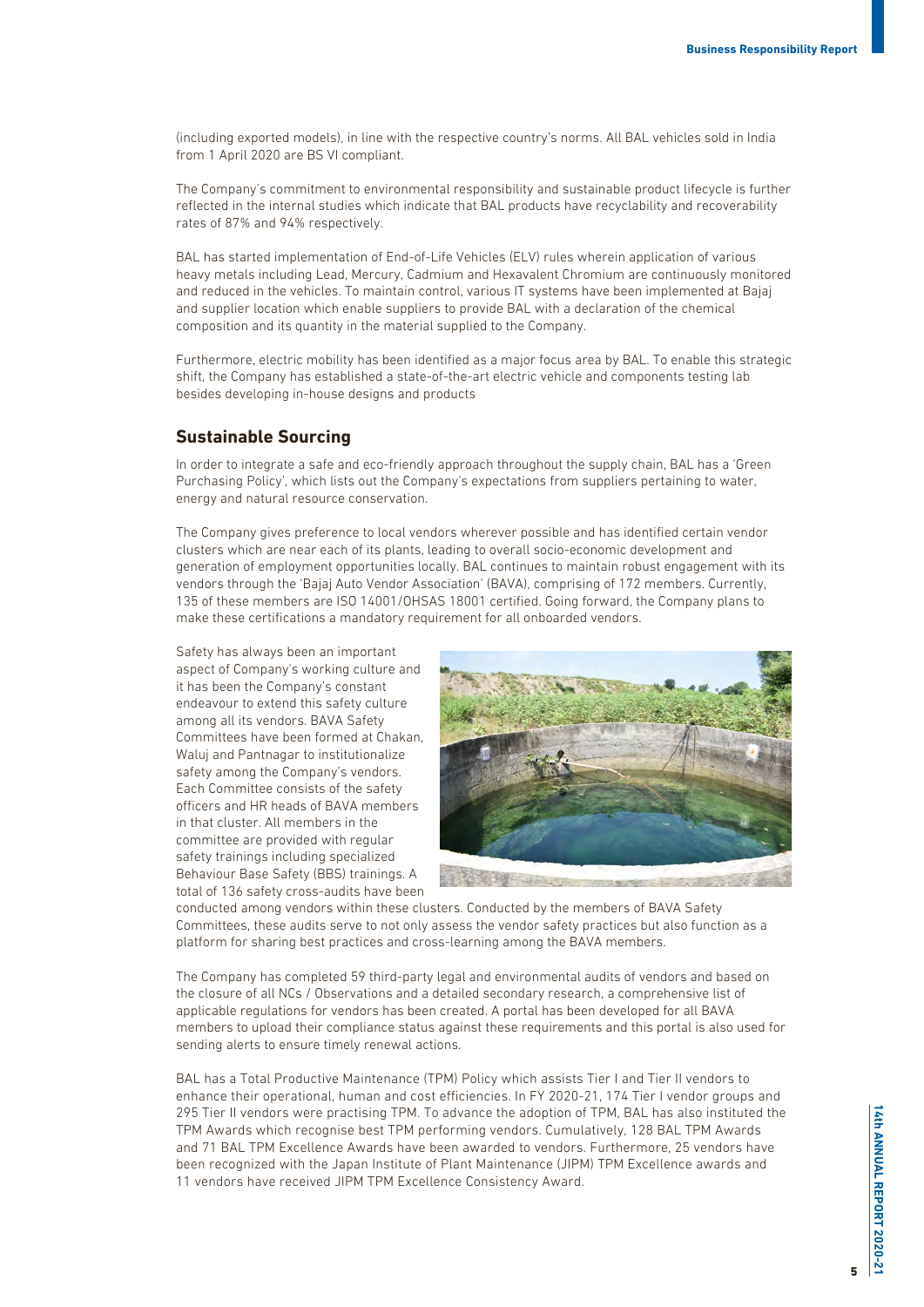One of the focus areas in TPM is yield improvements in raw material weights through adoption of various process improvements, alternate processes and efficiency improvement initiatives. These initiatives are expected to achieve efficiencies in overall raw material consumption over a period of time, leading to positive environmental impacts.

BAL also encourages its vendors to adopt best practices in energy conservation, including promotion of solar panel installation at major vendor locations. Currently, 35 vendors have installed roof-top solar projects (cumulative 33 MW capacity) at their premises, resulting in generation of green power and reduction in greenhouse gas emissions.

During the COVID-19 related lockdown period in the past year, BAL extended support to its vendors by handholding them in various activities essential for restarting their operations, including sharing SOPs, approval processes/formats, safety precautions, check sheets, details of essential PPE kits and its sources, self-declaration forms for people and monitoring wellness of people among others. BAL also provided support of manpower sources and training methodology. Apart from operational support, the Company also extended financial support to its vendors in the form of early payment with reduced cash discounts during this time.

### **Waste reduction**

BAL has adopted an aim of creating a Plastic Mukt Bajaj by 2022, for which various initiatives have been adopted to reduce and eliminate plastic in incoming vendor packing and in outgoing material packing. These include:

- Replacement of plastic packaging of cable with reusable cotton packaging
- Elimination of primary plastic packing of gear primary drive and gear balancer
- Reuse of plastic ribbon based on its quality
- Eliminated the plastic packaging of hand gloves

### *PRINCIPLE 3*

## **Businesses should promote the well-being of all employees**

BAL is committed to investing in skill and competency building of its employees and ensuring their overall progress and well-being, while driving a culture of performance excellence within the Company.

In the year 2020-21, BAL hired 3,078 employees, including 133 permanent employees, 122 on probation, 2,668 trainees, 147 interns and 8 contractual employees. The total headcount as of 31 March 2021 was 10,052 employees. Each of the four plants have Company recognised trade unions, and 39.4% of the employees are members of these unions. Currently, BAL has 17 specially abled permanent employees. As an equal opportunity employer, BAL encourages employment of women across the organization. As on 31 March 2021, there were 654 women employees in BAL.

BAL has a 'Prevention of Sexual Harassment at Workplace' (POSH) policy with the aim of ensuring safety and security of its women employees. In line with the requirement of law, an internal committee has been revised for Akurdi along with the creation of a sales circle wise committee and a POSH module has been launched for the plant internal committee. Additionally, a new external member has been on-boarded in the POSH Committee.

There were no complaints filed or pending relating to child labour, forced labour, involuntary labour or discriminatory employment during the year 2020-21. One complaint related to sexual harassment was filed and closed during the same period as per laid down procedure.

BAL provides its workforce with various platforms and opportunities to upskill and develop new competencies. In the year 2020-21, over 6,300 employees were trained through 339 training programs, comprising of 5,562 man-days. Employees were also given training through TPM pillars, which included safety, health and environment related training spanning 3,478 man-days for permanent employees and 4,826 man-days for probationer employees, contractual employees and trainees. The Company also continued to organize leadership development and other programs arranged for senior level employees.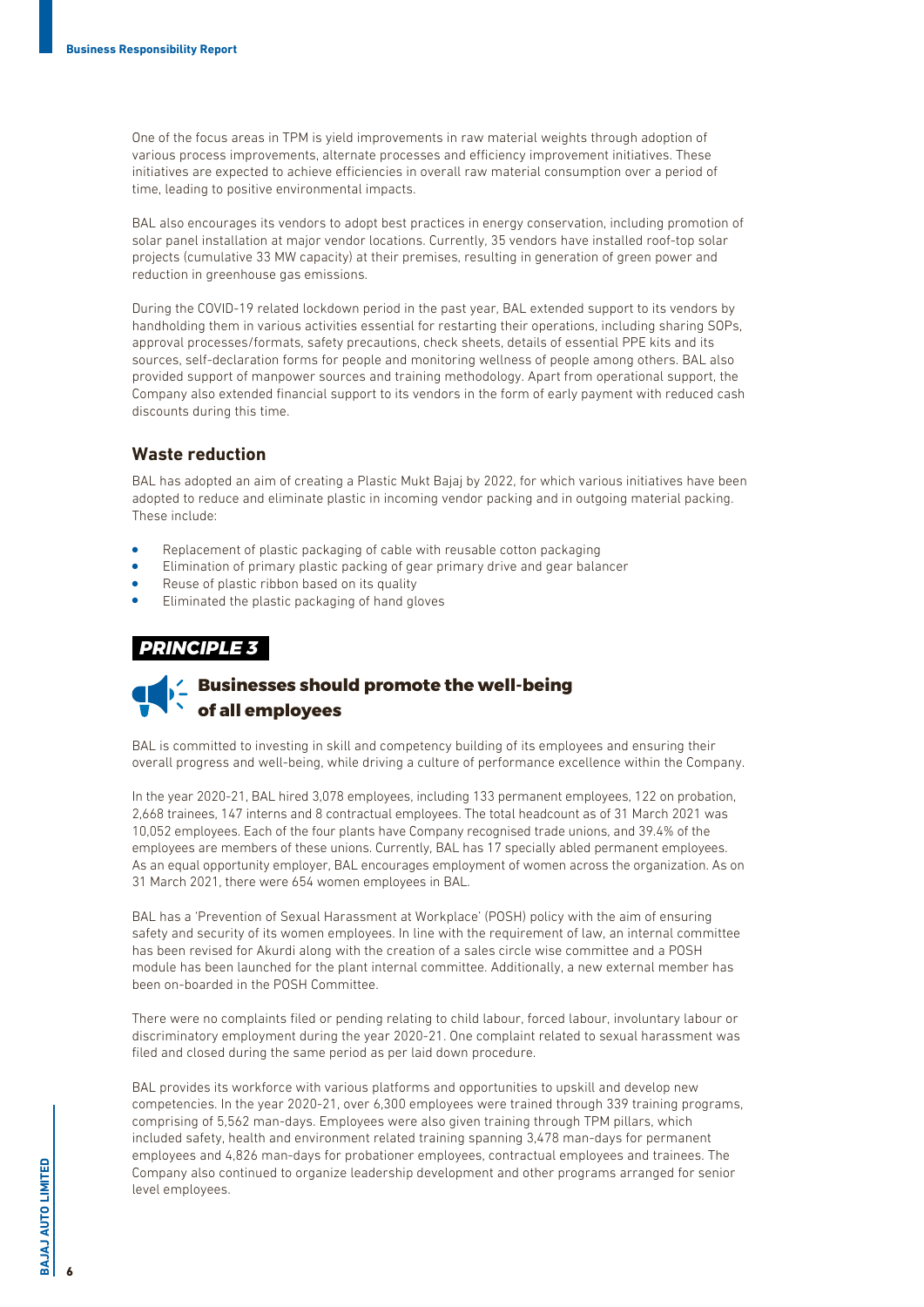To leap-frog the competition and to enable employees' continuous access to world class learning, BAL has introduced BOLT (Bajaj's Online Learning Tool), a new learning experience platform. BOLT is self-paced, on-demand and mobile-enabled thereby providing employees flexibility and ease. Content from Ivy League institutes like Cornell University and top engineering institutes like Massachusetts Institute of Technology (MIT-OCW) is made available to employees on laptops and/or handheld devices. Courses from a renowned aggregator Go1 and curated latest articles from Harvard, Forbes, and McKinsey & Company, amongst others are also available. Around 97% of eligible employees have accessed BOLT and have spent 7,786 hours of learning across 15,031 modules.

The Company has also launched a new program for business excellence, MAXIMUS, which is a capability building program targeted to cover all junior management in front-end functions, covering the Sales, Spares and Service in the first phase. The program framework will encompass development of leadership, functional and business capabilities.

The Company has also introduced Master Class, which is an initiative through which we aim to bring profound stories that inspire everyone at Bajaj Auto. As a part of this series, the Company has hosted eminent personalities from various walks of life who shares their experiences on topics like leadership, innovation, excellence, etc. To name a few, the Company brought in Wing Commander Rakesh Sharma, First Astronaut of India; Dr. Tim Harkness, Head of Sports Science and Psychology at Chelsea Football Club and many more.

The Company also celebrated the International Women's Day with various initiatives during the entire month of March 2021. The theme for this year was 'Choose to Challenge'. Some of the initiatives conducted are as follows:

- 1) Key personalities such as Dr. Mamta Patel Nagaraj from NASA and Ms. Anuradha T K from ISRO addressed the employees at Bajaj Auto sharing their vivid experiences and learnings. Around 1400+ employees joined these sessions across various locations.
- 2) Interactive online theatre session on inclusion and equality showcasing how women and men can choose to challenge to build a more inclusive world. Around 700+ employees (both male and females) joined the session and actively participated
- 3) ' Good Mental Health' talk was done by experts from India's leading Employee Assistance Program (EAP) provider. The focus was on importance of mental health at workplace and strategies to have a good mental health. This session was attended by 850+ participants.
- 4) Wellness Wisdom for Women: Women focused sessions on Financial Wellness for Women, Session on Nutrition, Breast Cancer awareness by Laleh Busheri, etc. focused on promoting good health and lifestyle practices. More than 250 women employees participated in these sessions.

We concluded the celebrations with Shakti Awards for Model Women and Special Achievement Awards. Around 500+ participants joined in the session.

BAL has recently signed an MoU with Coventry University, which is one of UK's leading universities for Product Design and Electrical & Electronics Design. This initiative is in continuation to the Company's pursuit of providing its engineers with global learning exposure at prestigious institutes. BAL has put specific focus on employee ease of working and well-being by integrating various digital solutions. The following key initiatives were launched during the reporting year:

- EKAM, which is an employee self-service mobile app for all junior management and above employees
- Career website integrated with corporate website and SAP success factor recruitment tool
- Development of virtual development center
- Automation of off-boarding/ e-separation process

In May 2019, BAL had announced the 'Bajaj Auto Ltd. Employee Stock Options Scheme' (BAL-ESOS 2019) under which stock options were granted to senior employees. 'My-ESOP' portal, a cloud-based platform equipped with various features such as dashboard, reports, notifications for key dates etc., was implemented during the reporting period.

In the wake of the COVID-19 pandemic, BAL has taken extensive steps to ensure safety of all employees and external audits were conducted to ensure safety preparedness at all its offices and plants. Well spaced-out work desks and layouts, Rapid Antigen Testing facility at plants and the launch of voluntary COVID-19 Mediclaim insurance policy are some of the examples of employee oriented COVID-19 safety measures.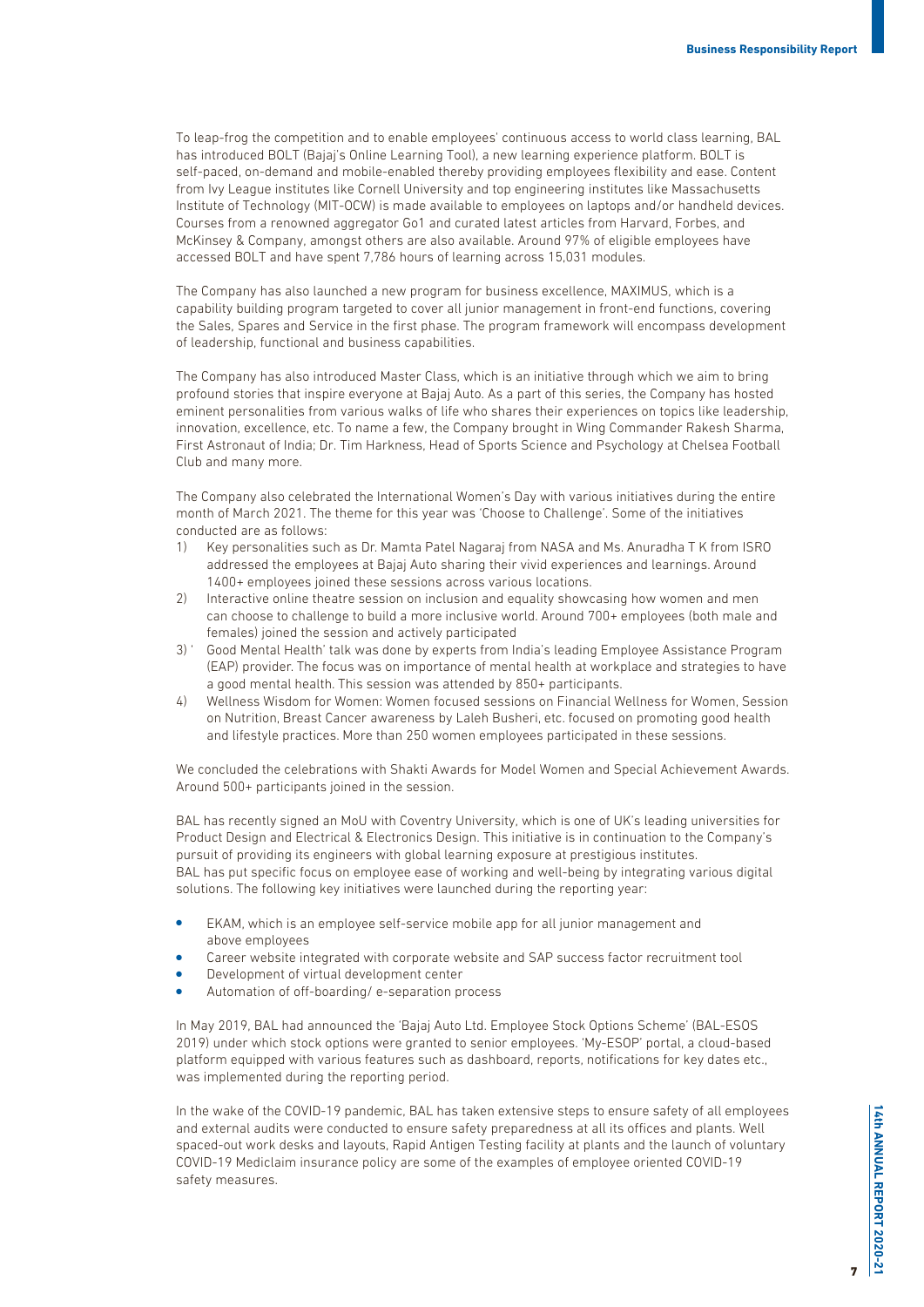In its quest to continually benchmark and improve various employee policies and processes, BAL has revised its transfer and relocation policy by providing more benefits as per market benchmarks. Aspects pertaining to accessibility and reasonable work environment for specially abled employees have also been incorporated in the Company's equal opportunity policy.

In line with its commitments for employee health and well-being, the annual health check-up has been extended to all BAL employees who are of age of 40 and above. The Company has a curated a health package comprising of general body check and consulting facility with physician through empaneled hospital/medical services. The Company also provides its employees with term life Insurance policy covering over 2,300 employees.

## *PRINCIPLE 4*

## **Businesses should respect the interests of, and be responsive towards all stakeholders, especially those who are disadvantaged, vulnerable and marginalised**

Adhering to the core tenets of fairness and non-discrimination, the Company provides equal opportunity to all its employees and has established processes to ensure that no form of discrimination against the socially disadvantaged sections occurs at the workplace. The 'Code of Conduct for Affirmative Action' launched in 2006 formalizes this commitment and ensures that equal preference is given to people from socially disadvantaged sections of the society ensuring that merit and other business considerations are equal. During the year 2020-21, BAL recruited 3,078 new employees of which 279 (9%) belong to scheduled castes and scheduled tribes.

### *PRINCIPLE 5*



As a responsible global organization committed to the universally agreed principles of human rights, BAL values integrity of all regulations and ensures compliance with all applicable laws and strives to uphold the human rights of all its internal and external stakeholders. A quarterly legal compliance report is submitted to the Company's Board of Directors in this regard. In the year 2020-21, there were no complaints on violation of human rights.

## *PRINCIPLE 6*



## **Business should respect, protect and make efforts to restore the environment**

BAL has always aimed at improving and promoting environmental care, health and safety, by ensuring all its products and operations are safe for all employees, customers and the environment. The Company continues to remain in full compliance with all the applicable regulations and is committed to

the continual improvement of its performance, especially pertaining to Safety, Occupational Health and Environmental Protection. The Company's Safety, Health and Environment (SHE) policy underlines the commitment in this regard.

The Company has continued to take several initiatives to improve its performance on environmental aspects such as energy consumption, water use and waste generation through use of better



8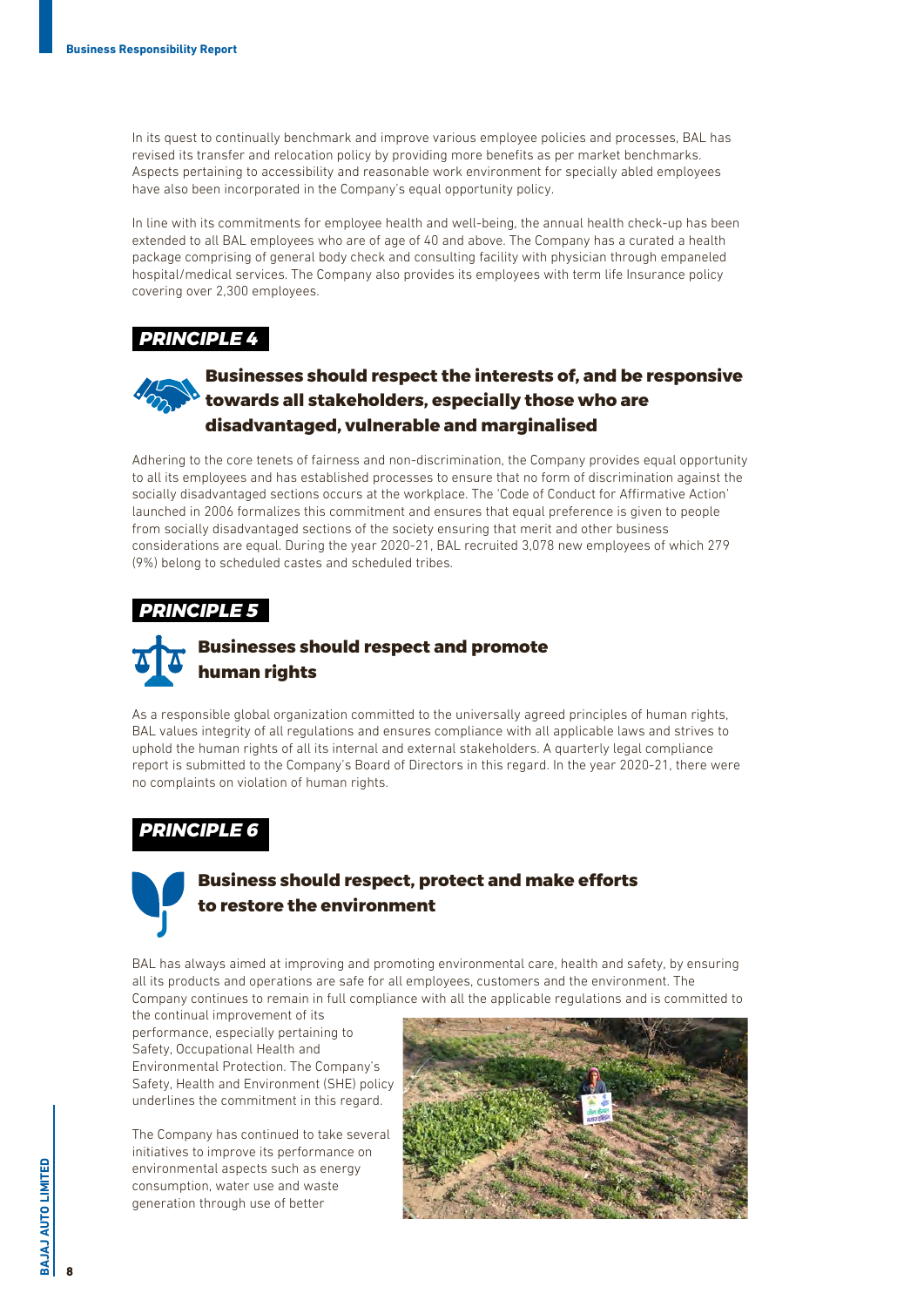technology, innovative ideas and behavioural change. Continuing its endeavour to reduce packaging waste generation and bring down demand for virgin natural resources, the Company has replaced wooden crates with steel frames, while plywood and thermocol have been fully replaced by corrugated or eco-link boards. The Company is also committed to the protection of biodiversity and has therefore committed itself to the 'dense forest concept' wherein mixed plantation of bushes, shrubs, fruit-bearing trees etc. within and around its manufacturing facilities to promote biodiversity has been developed and further work on it continues.

Below are the key highlights of the plant-wise SHE initiatives and performance:

## Environment

## **Waluj**

- Due to reduction in Commercial Vehicles (CV) volumes, there is an overall increase of 16.8% in specific LPG consumption, 18.2% increase in specific water consumption, 3.8% increase in specific power consumption and 5% increase in specific greenhouse gas emission (Scope 1 and 2)
- <sup>l</sup> Zero liquid discharge with 100 % recycling of process wastewater
- <sup>l</sup> Created rainwater harvesting and groundwater recharge structures, with pond capacity of 90,000 cubic meters
- <sup>l</sup> Waste to landfill reduction: 30% paint sludge diverted from landfill to recycler
- <sup>l</sup> Installed 5MWp solar roof top power plant and reducing 4,538 tons of greenhouse gas emissions
- <sup>l</sup> Installed energy efficient LED luminaries (450 Nos.) saving 9,700 units/month
- <sup>l</sup> Installed centralized ARP system reducing energy consumption by 30% at paint shop
- <sup>l</sup> Planted 500 saplings, cumulative number of saplings planted till date: 65,000

## **Pantnagar**

- <sup>l</sup> Achieved 5 % reduction in specific power consumption
- Achieved 3.2 % reduction in specific PNG consumption
- Attained a 15.5 % reduction is specific water consumption
- Zero liquid discharge with 100 % recycling of process wastewater
- Realized 10 % reduction in specific greenhouse gas emissions
- Realized 7 % reduction in specific hazardous waste disposal
- Installation of Energy Efficient Air Compressor
- <sup>l</sup> Installation of Ultrasonic Air leak detector to find out non hearable air leakages
- Installation of Lacquer ASU and Colour ASU conventional blowers replaced by DC brushless motors
- Installation of 3 guns provision in an arm to reduce compressed air consumption of pneumatic applicator
- Started utilization of rainwater with ETP treated water for feeding RO plant for paint shop process – Zero Bore water use for paint process (100% Recycle water)
- Reuse of dewatering mist spray water in RCDI stage
- Reuse of pre-treatment line DM2 overflow water for DM plant
- Installation of pre-treatment line fresh DI water interlocked with conveyor line
- Installation of Dry off oven surface thermo coating application work

## **Chakan**

- Achieved 5.82 % reduction in specific power consumption
- Achieved 1.2 % reduction in specific PNG consumption
- Attained 20 % reduction is specific water consumption
- Realized 14 % reduction in specific greenhouse gas emissions
- <sup>l</sup> Created rainwater harvesting and groundwater recharge structures
- Zero liquid discharge with 100 % recycling of process wastewater
- <sup>l</sup> Installation of Reverse Osmosis plant for treating Effluent Treatment Plant (ETP) treated water, which is used in paint shop- Installation of RO Stage 2 plant
- Use of solar power from roof top 2 MW solar power plant
- <sup>l</sup> Planted 350 fruit trees, cumulative number of trees of varied species planted till date: 46,250
- Composting of food waste using Black Soldier Flies (BSF) larvae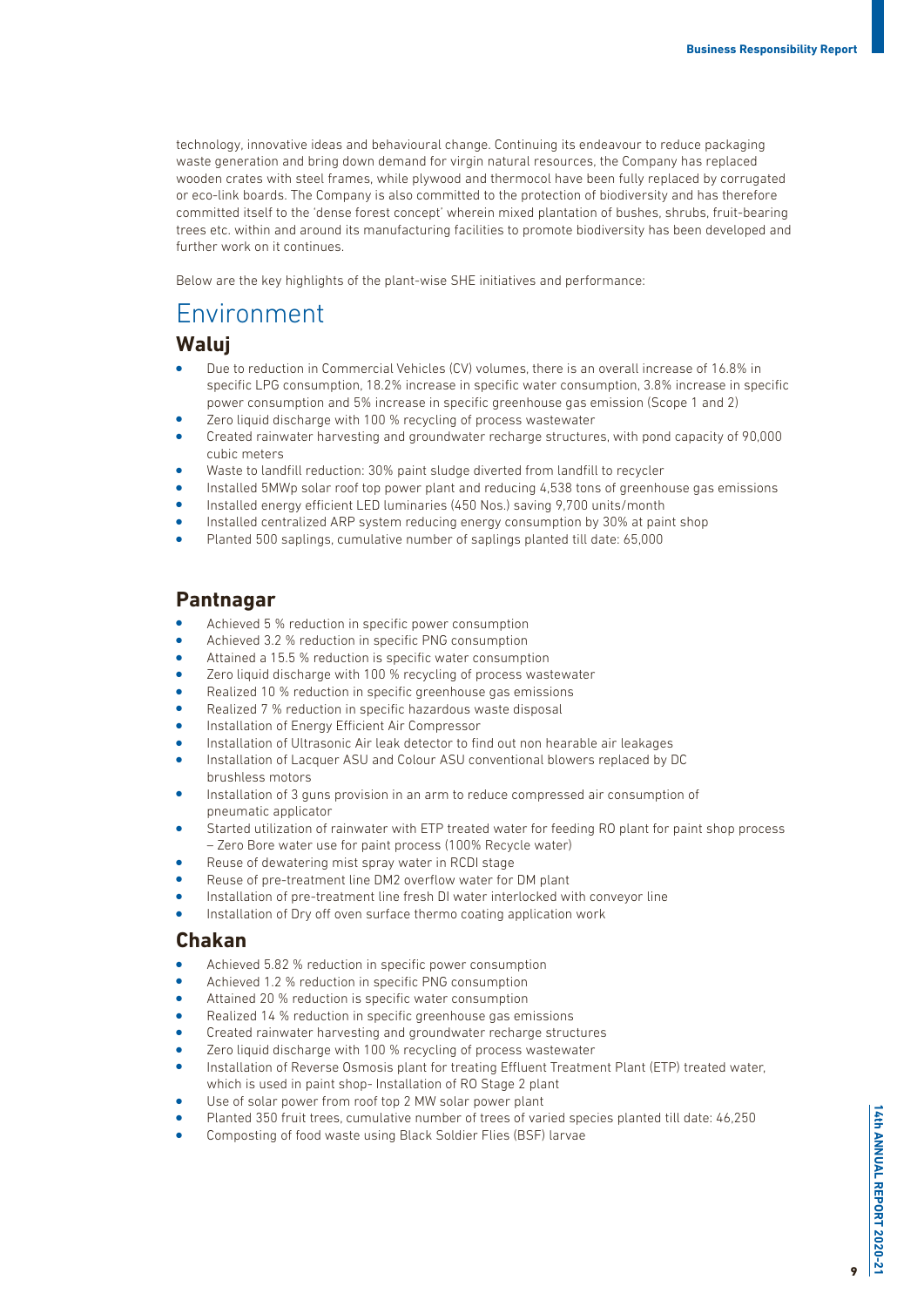## **Akurdi**

- Controlled pumping hours
- Installed Optimized water supply network
- <sup>l</sup> Use of TTP water for car washing, test track etc. in addition to toilet flushing and gardening
- Use of Drip Irrigation / Sprinkler system for horticulture
- Reduction in number of toilets in operational
- Ensure periodic inspection of Taps, increase awareness

## Health and Safety

## **Waluj**

- <sup>l</sup> Trained 3,822 contractual workmen and 1,200 BAL employees on SHE topics
- <sup>l</sup> Providing inhouse Antigen testing facility for employees and workmen, conducted 7500+ tests

### **Pantnagar**

- <sup>l</sup> Implemented and Certified for latest Safety certification ISO 45001:2018 (with zero NC)
- Inaugurated new Training Centre for contractors
- Implementation of standardized machine quarding
- <sup>l</sup> Development of Health Index of 100% Employees and guidance for health improvement- based on annual health check-up
- <sup>l</sup> Installation of automatic ETP sludge collection machine for Dry Sludge Benefit: Hazardous waste reduction

## **Chakan**

- <sup>l</sup> Won 1st prize in The Machinist super shop floor award -2020 (Nov-2020): Safety category in large scale industry group., Won the gold medal for safety presentation (Safety Poka-yoke category) organized by Quality Circle Forum of India, Pune chapter- Jan 2021
- <sup>l</sup> Trained 1,301 contractual workmen and 1,005 BAL employees and 685 trainees on SHE topics.
- <sup>l</sup> Implemented and Re-Certified for IMS Certification (Safety + Environment) ISO 14001:2015 and OHSAS 18001:2007
- <sup>l</sup> Bureau Veritas COVID-19 Self safe assessment: Certification in Platinum category.

## **Akurdi**

- <sup>l</sup> Safe hygiene assessment of Akurdi Plant was conducted in July 2020 by Bureau Veritas India where plant has got PLATINUM range which is highest range.
- <sup>l</sup> Auditors appreciated BAL managements proactive initiates in COVID-19 prevention
- <sup>l</sup> COVID-19 prevention formation of CFT, conducted internal audits, implementation of kaizens social distancing, touch free, hygiene improvements etc.
- Implementation of ISO 45001 MS initiated to upgrade from OHSAS 18001 to ISO 45001.
- <sup>l</sup> Trained 744 BAL employees, 165 trainees and 450 contractual employees on SHE related topics.
- <sup>l</sup> Undertook 8 mock drills with various scenarios

All plants of BAL operate as per the 'Consent-to-Operate' provided by the respective State Pollution Control Boards (SPCB) and are within permissible limits with regards to the emissions and waste generated. The Company did not receive any show-cause notice from the Central Pollution Control Board (CPCB) or the respective SPCBs during the reporting year.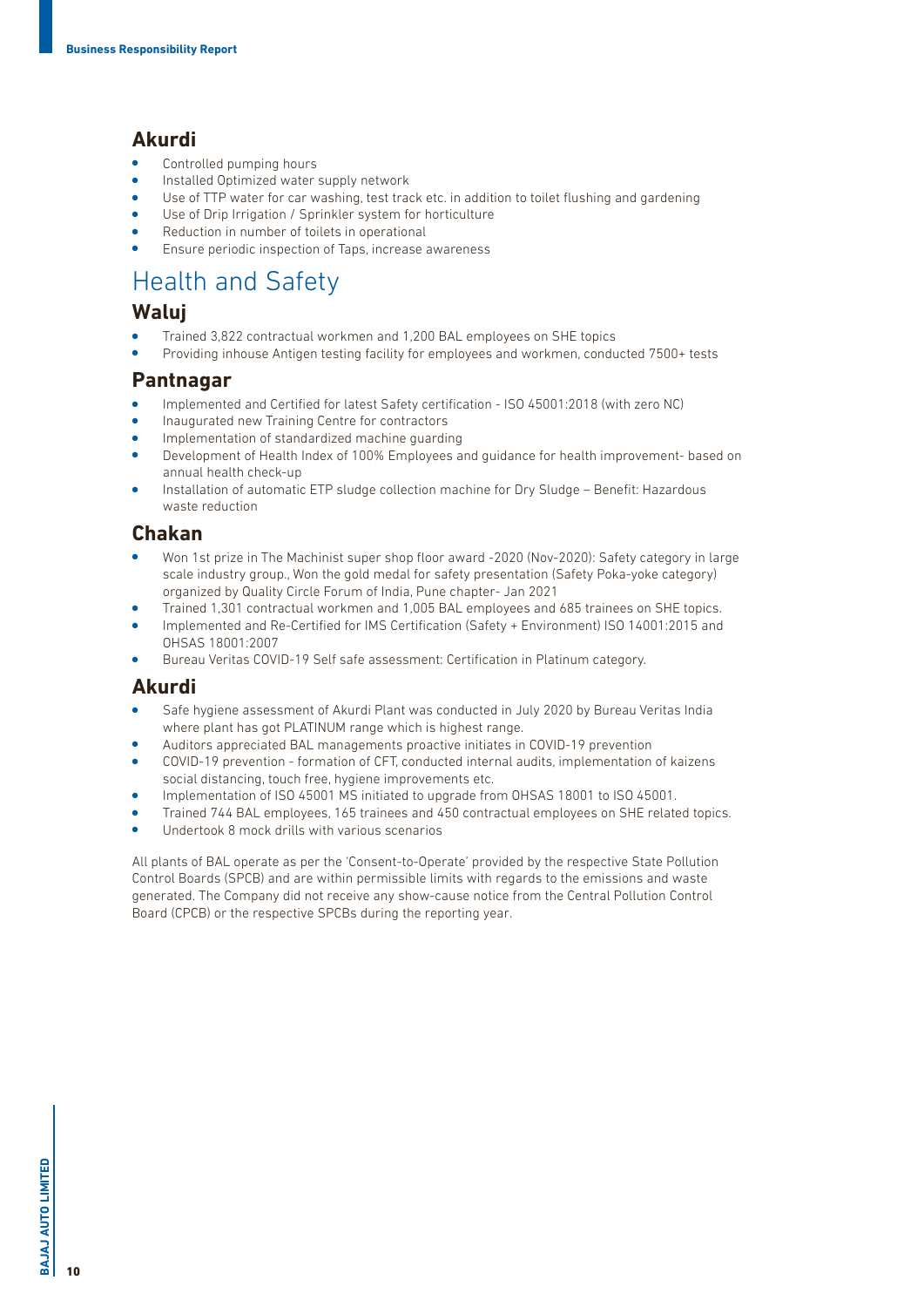*PRINCIPLE 7*

## **Businesses, when engaged in influencing public and regulatory policy, should do so in a responsible manner**

As a responsible corporate citizen, BAL actively engages with several industry associations and government bodies to present its views on setting up of new industry standards and regulatory developments related to the automotive manufacturing industry, at both domestic as well as global platforms. The Company's ongoing dialogues through these platforms cover a wide range of areas which include governance and administration, economic reforms and inclusive development policies, among others. BAL aims to bring about a positive impact in the business ecosystem of the automotive manufacturing industry through such engagement. Listed below are some of the key industry associations of which BAL is member:

- Confederation of Indian Industry
- Society of Indian Automobile Manufacturers
- World Economic Forum
- Federation of Indian Export Organizations
- The Automotive Research Association of India
- <sup>l</sup> Mahratta Chamber of Commerce, Industries and Agriculture
- **National Safety Council**
- The Advertising Standards Council of India
- <sup>l</sup> Indian Merchant Chamber
- <sup>l</sup> Bombay Chamber of Commerce and Industry
- <sup>l</sup> Engineering Export Promotion Council of India
- <sup>l</sup> Engineering Export Promotion Council of India
- Quality Circle Forum of India

### *PRINCIPLE 8*



For any organization, sustainable long-term value-creation is not just dependent on a robust business model; it largely depends upon the mission and values that drive it. The vision and philosophy of late Shri Jamnalal Bajaj, the founder of Bajaj Group, guide the Corporate Social Responsibility (CSR) activities of the group. He embodied the concept of trusteeship in business and the common good and laid the foundation for ethical, value-based, and transparent functioning. The Bajaj Group also believes that true and full measure of growth, long-term success, and progress lies beyond balance sheets or conventional economic indices. It is best reflected in the impact that a business and an industry can have on the lives of people.

Since the inception of the Corporate Social Responsibility Act, the Bajaj Group has partnered with more than 400 NGO partners supporting projects in the areas of health, education, women empowerment to environmental sustainability. The Group companies have together provided support of over INR 1,300 crore during 2014- 2021. BAL's CSR spend during this period has been INR 684 crore.



The group made fund allocations across thematic

segments (and sub-segments) provided under Schedule vii of the Corporate Social Responsibility Rules and the major allocations were made under the broad thematic heads of A. Health, B. Education, C. Livelihood and D. Environmental Sustainability. Each entity under the Bajaj Group of Companies (BAL, BFL, BFS, etc.) has flagship projects that they resonate closest with creating unique brand identities for each of them. BAL owns its Water Conservation Project (BWCP) which is aimed towards improving lives and livelihood of people in Aurangabad, Sikar, and Udhamsinghnagar.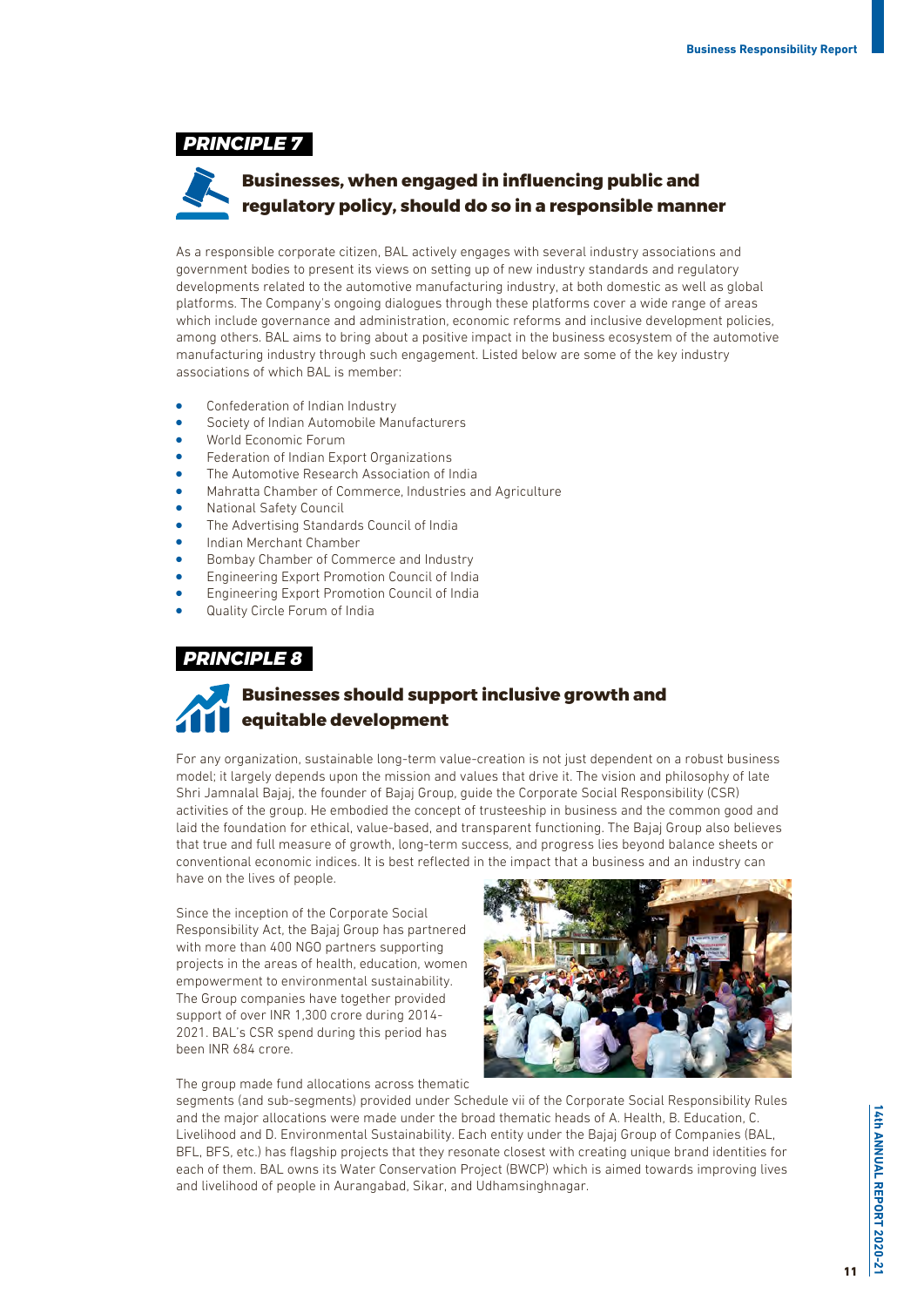## **Our Activities**

(Please refer to the **Annual Report on CSR activities** for a detailed list of partners and grant amounts)

## A. Health

In FY 2020-21, BAL has made a fund allocation worth INR 53 crore in the healthcare sector. FY 2020-21 was primarily characterized by the outbreak of the COVID-19 health crisis and the need to augment public and private infrastructure to address the pandemic. The Bajaj Group pledged INR 100 crore to the fight against the pandemic. Working with the Government and a network of 200+ NGO partners, the Group committed itself to ensure that resources like access to healthcare and other necessities of life reach those who need it the most.

The details of COVID-19 Response funds committed by Bajaj Group of companies

| <b>Name of Donor</b>   | Bajaj Auto Ltd. | Bajaj Finance Ltd. | Bajaj Auto Ltd. | Bajaj Alliance<br><b>General Insurance</b><br>Company | Bajaj Alliance Life<br><b>Insurance Company</b> | <b>Total Commitment</b> |
|------------------------|-----------------|--------------------|-----------------|-------------------------------------------------------|-------------------------------------------------|-------------------------|
| Amount in INR<br>crore | 40              | 40                 | 8               | 8                                                     | 4                                               | 100                     |

Due to widespread impact of the pandemic on our economy and public at large, BAL along with their Group companies have spent their allocation of the COVID-19 Response funds towards 'Health' section. Some of the notable contribution made by Bajaj Group Companies towards the response of the coronavirus crisis are as follows:

### **I. Pune's largest COVID-19 Care Center Set up in Lohegaon Vimannagar**

The Bajaj Group partnered with the Annamrita Foundation, Bharatiya Jain Sangathana and Pune Municipal Corporation to support up a 2,800 bed COVID-19 Care facility (CCC) in Vimannagar Pune that would reach out to the underprivileged people who are in need of isolation.

### **II. Upgradation of 20 Public Health care facilities in Pune, Udham Singh Nagar, Sikar and Aurangabad**

The Bajaj Group has identified 20 Public Health facilities in Pune, Sikar, Aurangabad and Udham Singh Nagar to upgrade them with infrastructure. High end medical equipment like HFNOs and Health Cubes were distributed to the identified facilities to reduce the burden on hospitals and speed up laboratory testing.



#### **III. Safe Commute Campaign in Partnership with Uber**

BAL initiated a campaign that involved distribution of Safety Partitions, (between driver and rider), Disinfectant Solutions, Hand Sanitizers, Masks and Mechanical Spray Bottles to auto drivers. The Safe Commute Campaign in partnership with Uber was piloted in Gurgaon and later rolled out to Pan India which led to the distribution of over 1 lakh safety partitions to Auto Drivers across 20 cities in India.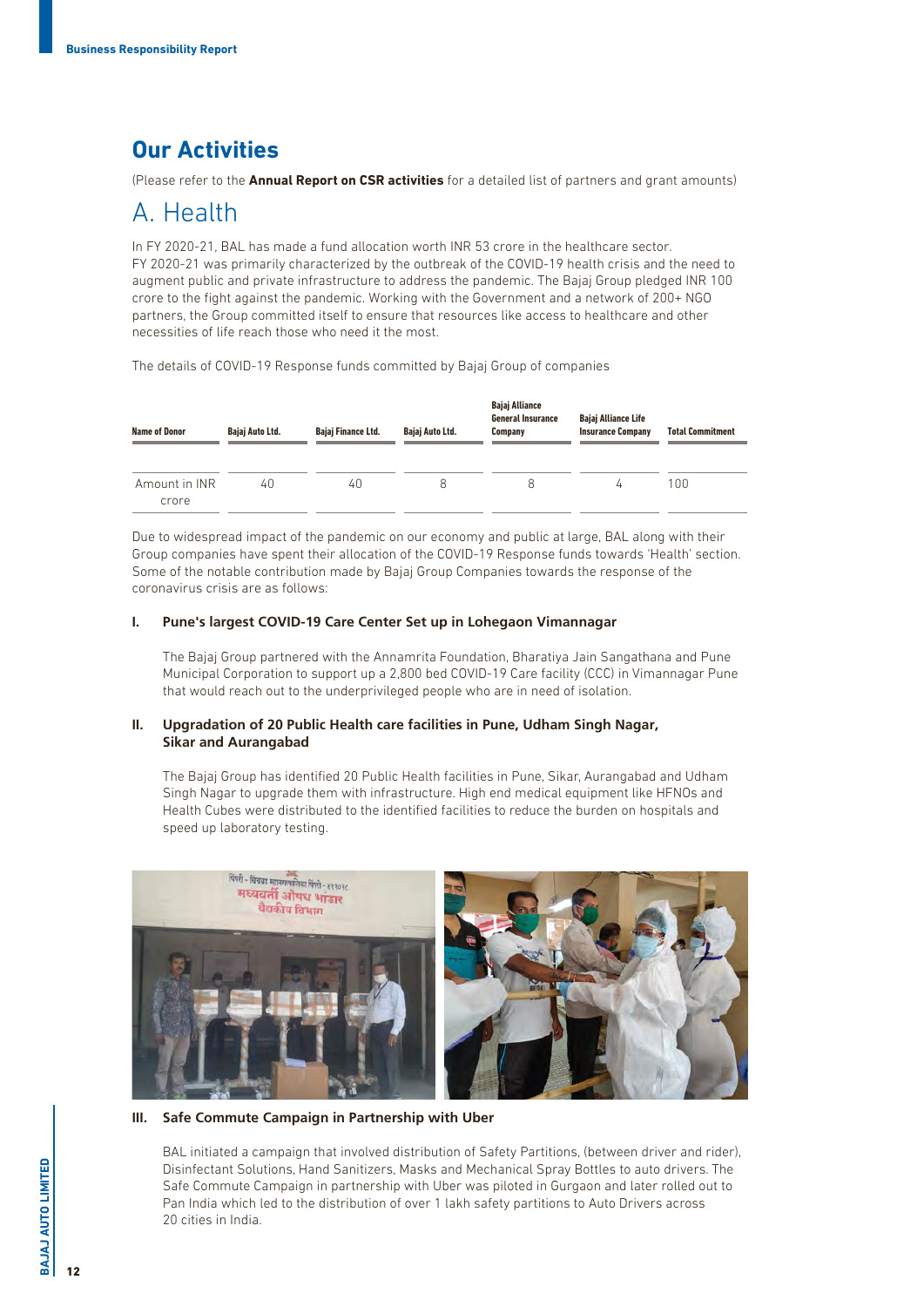

#### **IV. Support through PPE kits and Meals**

The Bajaj Group partnered with the Pune Platform for COVID-19 Response (PPCR) to procure PPE kits for hospitals in Pune and for district administrations in Udham Singh Nagar, Sikar and Aurangabad. About INR 4.50 crore worth of PPE kits were distributed to frontline healthcare workers. About a total of 20 lakh meals or ration equivalent were provided to migrants in distress in Maharashtra, Uttarakhand and Rajasthan.

### **V. Distribution of Immunity Boosters**

BAL funded Prana Homeopathic Clinic has partnered with the Jankidevi Bajaj Gram Vikas Sanstha (the social outreach arm of the Bajaj Group) towards distribution of 75,000 vials of immunity booster Camphora-1 across various locations in Pune and Aurangabad.

The support to key ongoing projects was also continued as these issues continue to be critical for wellbeing of the poorest-of-the-poor. The details of other notable projects are as follows:

### <sup>l</sup> **Cochlea Pune for Hearing and Speech**

Through this project, support was created for Swaranaad preschool of children with hearing impairment by renovating/ refurbishing 16 classrooms, 4 therapy rooms and 2 classrooms for conducting teachers training program. The total value of the project is INR 0.65 crore of which INR 0.19 crore have been disbursed in FY 2020-21.

### <sup>l</sup> **Centre for Applied Research and People Engagement, Aurangabad (CARPE)**

The objectives of the partnership with CARPE was to create a Solid Waste Management practice in the six urban local bodies in Rajgurunagar, Khed and ensure waste segregation and awareness regarding the same amongst the community people. With BAL, CARPE has two projects one is at Aurangabad and the other is in Pune rural (Khed block) of value INR 1.48 crore. The disbursement for both Aurangabad and Pune Rural project is INR 0.55 crore.

## B. Environmental Sustainability

BAL has adopted an environment friendly approach in all its Company initiatives, manufacturing processes and technological innovations. The same is extended to CSR as BAL supports multiple initiatives such as water conservation in the drought-prone district of Aurangabad and spring revival in the distant locations of Kumaon.

In FY 2020-21, BAL has made a fund allocation worth INR 30.06 crore in the Environmental Sustainability sector. Some of the key associations are :-

### <sup>l</sup> **Paani Foundation**

Paani Foundation is a not-for-profit company set up in January 2016 to work towards creating a drought free Maharashtra. BAL is supporting the cause with a contribution of INR 6.7 crore in FY 2020-21. The phase II of the Water Cup that BAL is supporting seeks to create scientific approaches to water data collection, adoption of water efficient agricultural practices, and ecological restoration of grasslands and forested areas.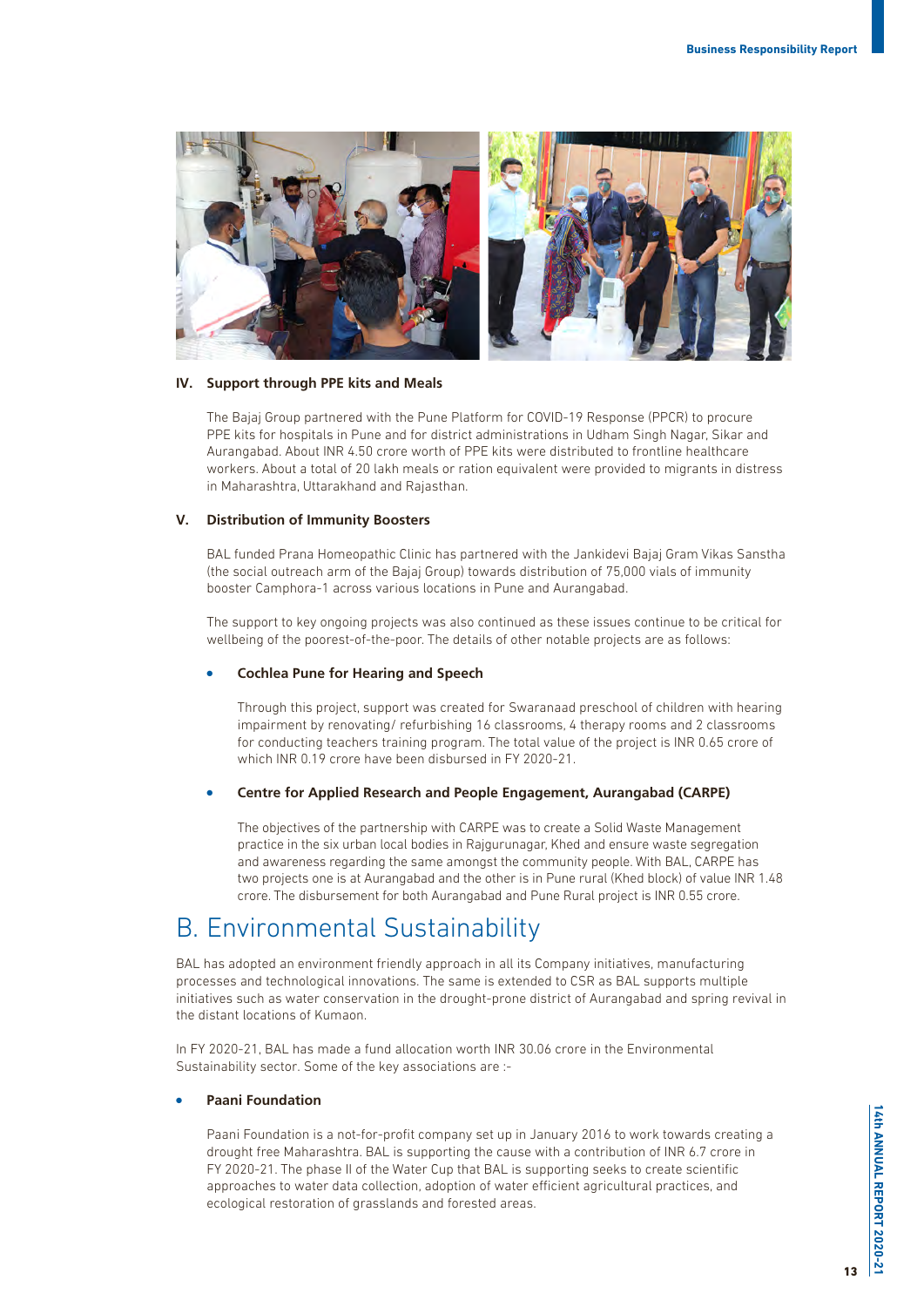### <sup>l</sup> **Bajaj Water Conservation Project (BWCP):**

Most parts of Central Maharashtra, including Marathwada and Vidharbha face repeated drought. Most of the villages are tanker fed for 6 to 9 months in a year. With the aim of Conservation of Water Bajaj CSR launched the project in two phases in Aurangabad district.

The first phase of Bajaj Water Conservation Project (January 2015 -December 2017) was launched in 51 villages of Paithan, Gangapur Taluka of Aurangabad district where a total of INR 20.40 crore was funded by BAL.

The second phase of Bajaj Water Conservation Project (December 2017 – March 2022) was launched in 110 villages of Gangapur and Aurangabad Talukas of Aurangabad district, where a total of INR 123 crore was funded by BAL and the community contributed INR 46 crore for the project. The key activities undertaken during second



phase were water resource development, capacity building, livelihood enhancement through alternate livelihoods, soil conservation and plantation, water use efficiency and productivity enhancement. The disbursed amount for FY 2020-21 is INR 9.9 crore.

## C. Education

BAL focuses on primary education with an aim to address issues related to:

- Low learning outcomes
- Early childhood Education
- <sup>l</sup> Dropouts and lack of access to formal schooling

BAL launched a Bajaj Education Initiative– aiming to improve the quality of education in its core areas through infrastructure development and capacity building of students, teachers, and parents. Besides this, BAL has also funded multiple programs that focus on primary school education and the education of disabled children.

In FY 2020-21, BAL has made a fund allocation worth INR 14.3 crore in the education sector. Some of the key associations are :-

### <sup>l</sup> **Kailash Satyarthi Children's Foundation (KSCF)**

BAL has contributed INR 4 crore towards the project "Campaign against child trafficking and child sexual abuse" in the fiscal year under review. The project seeks to work and undertake a yearlong campaign with a premier TV channel and make legal representations of cases such as child trafficking and child sexual abuse in Fast Track Courts in 20 targeted districts.

#### <sup>l</sup> **United Way of Delhi (UWD)**

BAL has contributed INR 2 crore to United Way of Delhi's Neev project (formerly known as the Born Learning Programme) in FY 2020-21. The project aims at children in the age group of 0-6 years from 100 Anganwadis to attain the stimulation necessary for growth so that an unhampered development of these children can be ensured. This is being achieved through the provision of safe, secure and healthy environment to each child enrolled under the program.

#### <sup>l</sup> **Lend a Hand India, Rajasthan**

BAL is supporting 'Lend A Hand India' for a three-year intervention aimed at improving access and quality delivery of skill education in secondary/ higher secondary schools in the state of Rajasthan and Uttarakhand. The project has two primary objectives – Firstly, to launch model multi skill vocational education program in 20 schools (10 each in Sikar in Rajasthan and Udham Singh Nagar in Uttarakhand). Secondly, to provide technical and project management support to the State governments of Rajasthan and Uttarakhand in scaling the vocational education in 1,105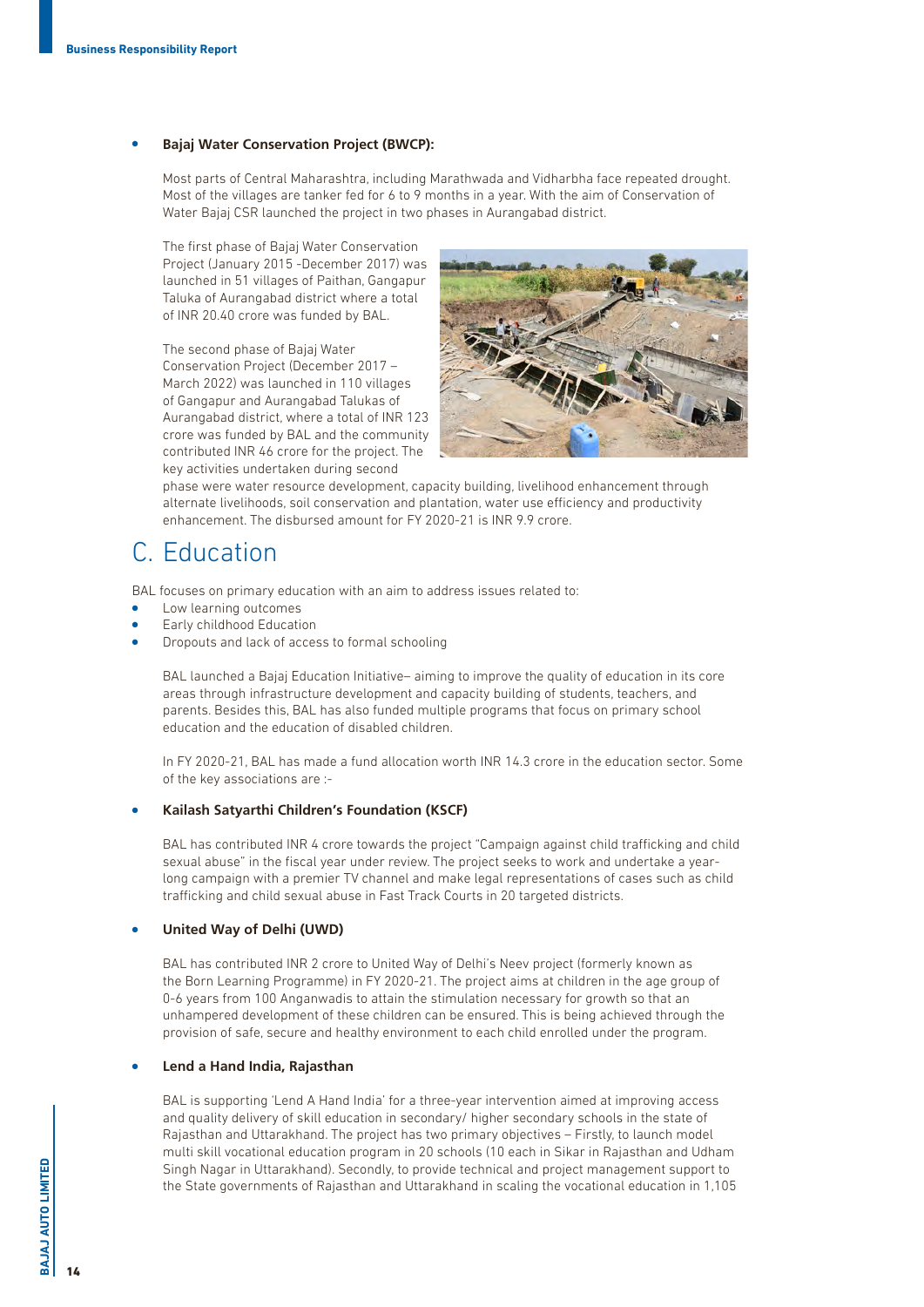schools (905 in Rajasthan and 200 in Uttarakhand). Overall, the program seeks to reach out to 121,600 students through a blend of direct and systemic capacity building interventions. The total approved amount for the project is INR 10.61 crore over a period of three years. The total funds disbursed for the project in the FY 2020-21 is INR 1.94 crore.

## D. Livelihood

BAL has worked with partner NGOs to support enhancement of Farm based livelihood as well as explore augmentation of Non-Farm livelihoods. Creation of micro-enterprises at individual and group levels is a key part of the strategy.

In FY 2020-21, BAL has made a fund allocation worth INR 15.1 crore in the livelihood sector. Some of the key associations are :-

#### <sup>l</sup> **Bharatiya Yuva Shakti Trust (BYST-Youth Entrepreneurship Development Program)**

The program, run by BYST, includes supporting underprivileged young entrepreneurs by supplementing financing based on the assessment done by the mentors assigned to them who are drawn from the similar industry and who gives voluntary personalized advice and support. The young entrepreneurs are nurtured till they reach a level where not only are self-sufficient, but they in turn make a valuable contribution to society through creation of wealth and employment. BAL has commitment of INR 10 crore to mentor 1,000 youths through BYST and help them build their enterprise. The project has reached out to 130 youth entrepreneurs. The amount disbursed in FY 2020-21 is INR 1.20 crore.

### <sup>l</sup> **Sasakawa India Leprosy Foundation (S-ILF)**

Under this program, BAL has committed INR 2.31 crore to support 216 leprosy-affected people in building their own enterprises. The project has impacted 108 beneficiaries and of the total approved amount, in FY 2020-21, INR 1.19 crore is disbursed.

### *PRINCIPLE 9*

## **Principle 9: Businesses should engage with and provide value to their customers and consumers in a responsible manner**

### **Company's Philosophy**

BAL is a firm believer in the philosophy of 'customer first', which is a fundamental driver for business excellence. Guided by its Quality policy, the Company uses various modes like service centers, web-based interfaces, dealer showrooms, social media and call centers to engage with its customers and seek feedback for continuous improvement and enhanced customer experience. BAL also ensures regular engagement with local service providers through structured familiarization programs and trainings.

In the wake of the COVID-19 pandemic, the safety of the dealership team and customers was an important issue for BAL. Basis various advisories released by experts and Government agencies, BAL came out with 'Guidelines for our dealerships: Bajaj SECURE', to ensure safety and to practice social distancing at dealerships and service centers. They were requested to share the prerequisite check sheet with their respective BAL Regional Manager as a sign-off before resuming their operations and subsequently on a weekly basis. To make sharing of these prerequisite check sheets easy and user-friendly, BAL had implemented a mobile application through which dealers and Authorized Service Dealers (ASDs) can submit this compliance report towards SECURE norms by few clicks using their mobile phones. On certification, the showrooms and service centres displayed a signage called "Bajaj Secure" to assure the customers that due COVID procedures of sanitization and other aspects were maintained in that premises. Furthermore, all test ride vehicles were duly sanitised after every use in order to ensure customer safety.

The Company has also taken keen interest in improving the quality of service provided by its dealers. This is achieved via a host of initiatives including Dealer Service Quality Standard Audits, Kaizen Awards and Skill Contests, besides the roll-out of the 'Centralized Dealer Management System' (CDMS) for all the dealers. In order to provide quick and effective customer support all the call centres have been integrated with the CDMS. This allows the support executive to identify customers using their mobile number and instantly access all the customer related data.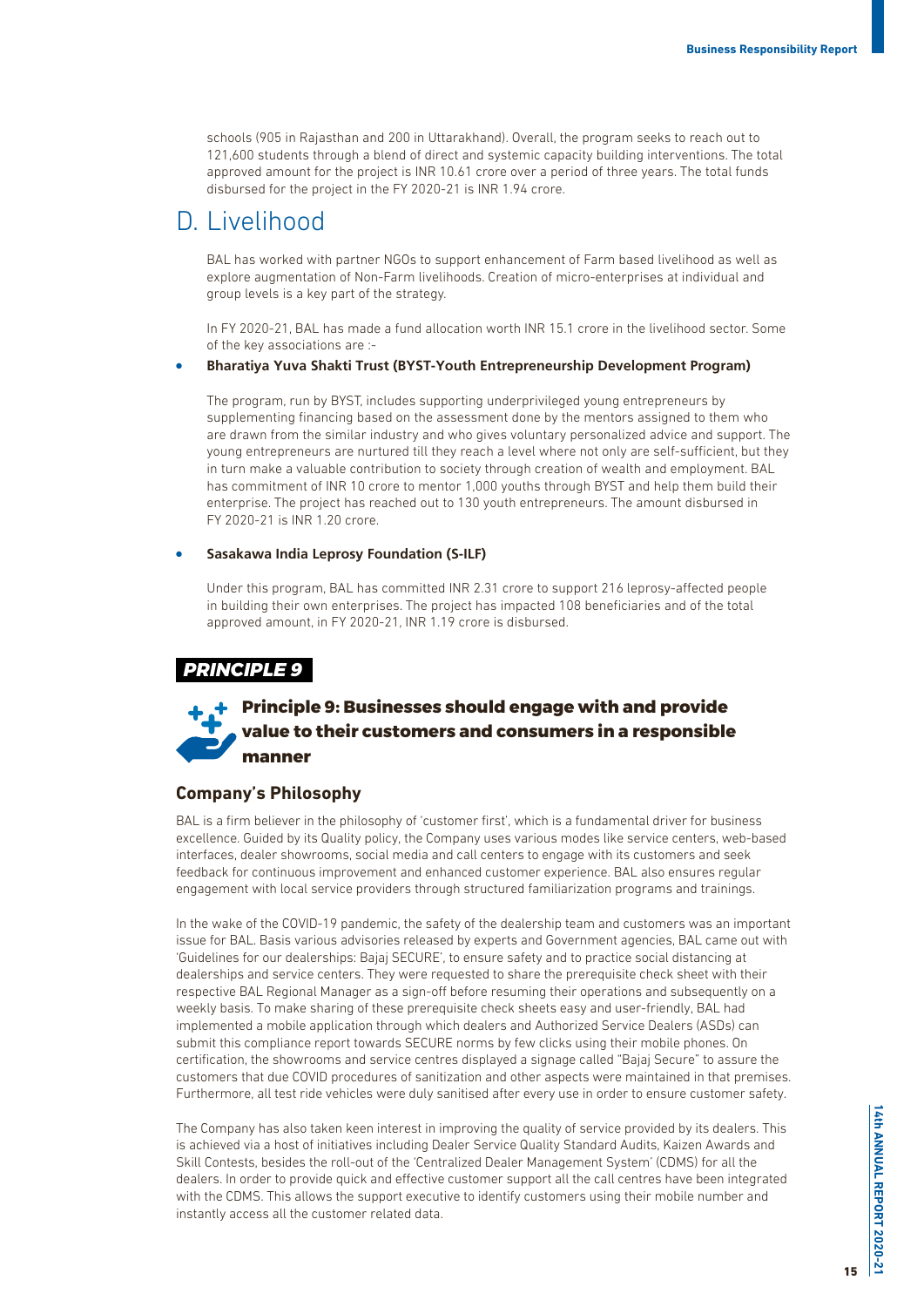In order to ensure customer on-road safety and efficient use of vehicles, BAL provides an owner's manual with each vehicle that includes safety check mechanisms, dos and don'ts as well as fuel saving tips. Also, it conducts pre-monsoon campaigns, focused on safe driving and preventive check-up tips for the season. During the year 2020-21,total 42 cases were filed at the consumer forum, while 357 cases are pending as on 31 March 2021.

BAL is a signatory to Advertising Standard Council of India (ASCI), which evaluates and provides corrective recommendations for commercial advertisements. BAL's marketing department ensures adherence to the ASCI code of self-regulation in all its advertisements such as displaying helmets by all passengers on bikes and disclaimers for advertisements with bikes performing stunts.



### **Motorcycles:**

Underlining its truly global customer base, BAL continues to build on the brand identity of 'The World's Favourite Indian' that reflects the presence of Bajaj as a market leader in several countries across the world.

In line with BAL's business vision, Motorcycle Business has adopted TPM, The Prime mover towards Excellence, to continuously improve its core competence in Service. We have rolled out the TPM concepts at 280 dealer workshops and all of them are practicing the TPM methodology. 35 of our dealerships are now TPM certified.

BAL has always kept customer satisfaction as key priority, with the aim of improving transparency for customers, customer journey is now scripted digitally and moving towards paperless service operations at the dealerships. The response time towards customers at call center and on emails continues to remain robust with more than 90% of the customers being responded within one hour and 98% of the emails being responded within 10 minutes.

BAL's Service Strategy is aimed at delivering the Brilliant customer experience at workshops, which is coined as Customer Success. The key elements being:

- to step up the capability of channel and internal team
- to enhance the quality of network along with culture transformation at the workshops
- to bring about more rigour on process and system compliance and bring along digital transformation.
- to achieve desirable business outcomes through improved Net Promotor score and dealer workshop revenue growth

Through various programs, BAL's marketing team aims at providing enhanced ownership experience to its customers. Innovative ways are adopted to engage with the customers across media platforms. These include riding activation tours, biking tours, knowledge sessions and expeditions in the 'riding' space while our presence on social media and other online channels acts as a rallying point for owner communities to stay connected to other like-minded riders and fans across the world.

Consumer engagement programs like the newly launched KTM Pro-Experiences are designed to provide a premium, exclusive and a differentiated experience to the owners, spanning the terrains of Adventure, Street and Track. These programs have been designed by KTM experts who are terrain specialists and hold the responsibility of curating and leading the events. Multiple properties have been introduced covering short and long-distance rides, training programs and community building initiatives to enable the owners to enter the world of Pro-biking with full gusto.